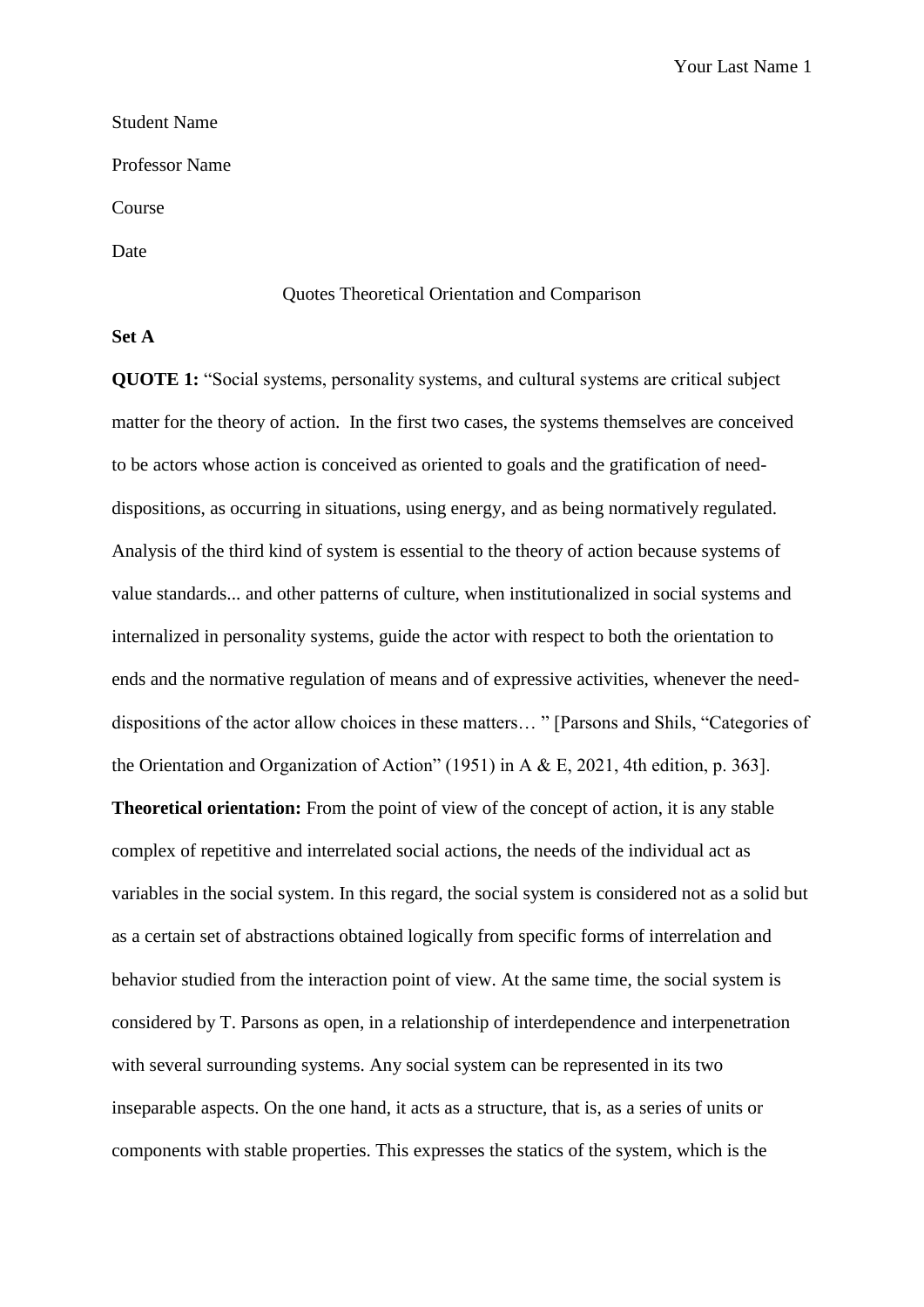object of its synchronous aspect of research. On the other hand, the system appears as a series of events and processes that change some properties and relationships between structural units.

**Example:** The motivation for human actions in society is based on both personal values and structural constraints. For example, a person may deny the need to wear masks in a public place, but he or she wears a mask out of fear of public reprimand or a fine. At the same time, such an individual will use every opportunity to remove the mask, as long as there are no external restrictions for this. Thus, a person is forced to fulfill the requirements of social order but also cannot ignore personal values and desires, which pushes him or her to search for compromises.

**QUOTE 2:** "Each product affects an individual air; individuality itself serves to reinforce ideology, in so far as the illusion is conjured up that the completely reified and mediated is a sanctuary from immediacy and life. Now, as ever, the culture industry exists in the 'service' of third persons, maintaining its affinity to the declining circulation process of capital, to the commerce from which it came into being. Its ideology above all makes use of the star system, borrowed from individualistic art and its commercial exploitation. The more dehumanized its methods of presentation and content, the more diligently and successfully the culture industry propagates supposedly great personalities and operates with heart-throbs. It is industrial more in a sociological sense, in the incorporation of industrial forms of organization even when nothing is manufactured—as in the rationalization of office work rather than in the sense of anything really and actually produced by technological rationality" [Adorno, "The Culture Industry Reconsidered" (1975) in A & E, 2021, 4th ed. p. 420]. **Theoretical orientation:** The cultural industry is a whole modern apparatus for the production of uniform, standardized novelties in the fields of art, painting, literature, cinema. The cultural industry does not provide a person with value orientations, is not aimed at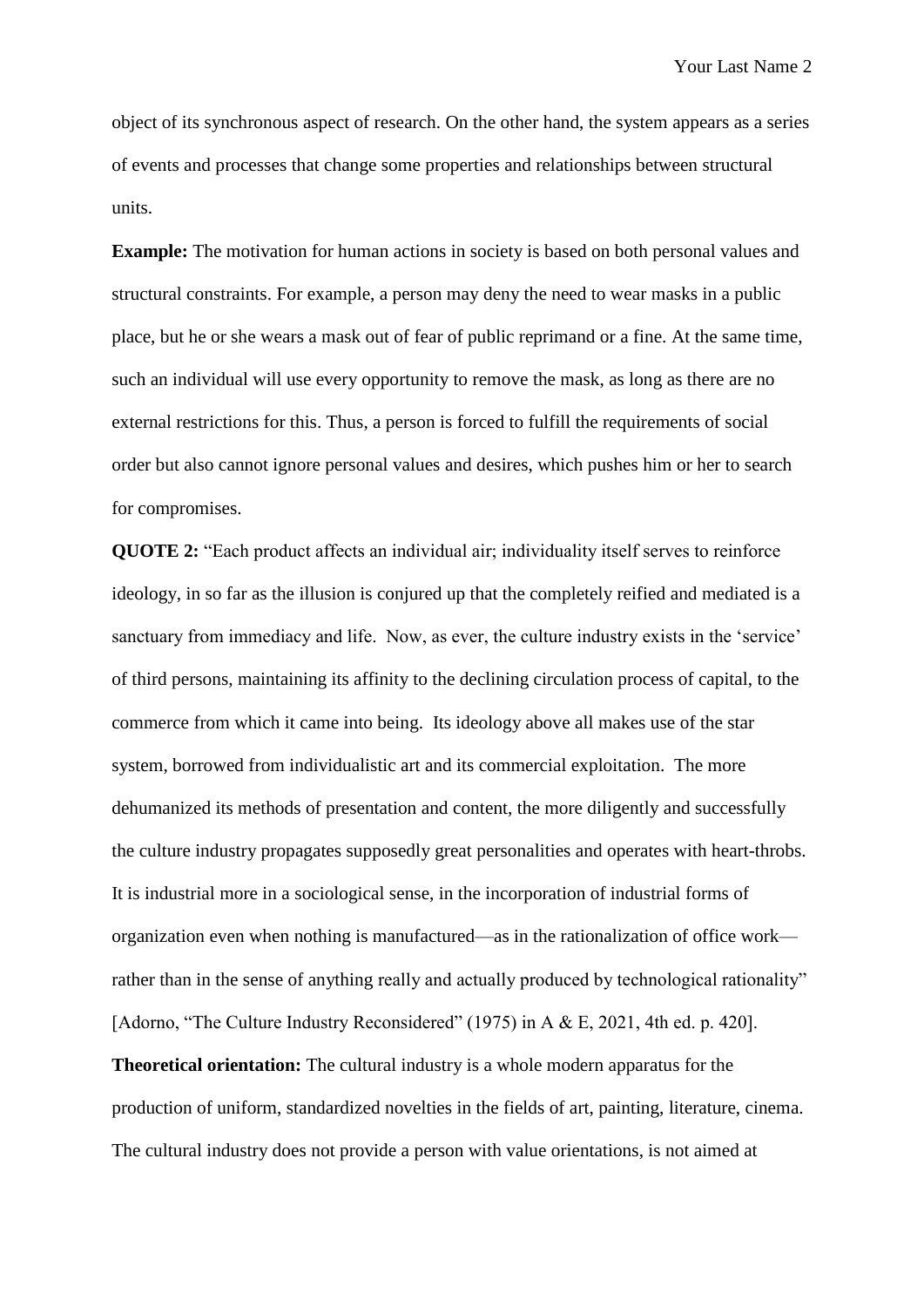spiritual enrichment and enlightenment, and is understood as a product with a consumer, who, through standardized art, is the object of manipulation in capitalist society. However, the cultural industry of the XX century did away with the autonomy of art, turning it into a means of education, learning, and at the same time entertainment of the population. It also enlightens the consumer because it deprives them of romantic illusions that were still supported by traditional culture. The culture industry recognizes these mechanisms as something that can continue to be effectively exploited. The formation of culture as production, reproduction of itself is a consequence of the emergence of the phenomenon of a mass character falling into a state of impersonality. The point is that culture has become synonymous with production, and therefore, its widespread use is now unconsciously for many but includes schematization, cataloging, standardization.

**Example:** A modern enlightened blogger already knows that their real address is the advertising industry, which finances the blog if it turns out to be economically successful. Here blogging reveals itself as a means of advertising through which other advertising is broadcast**.**

### **Compare and Contrast**

In Parsons' social theory, conflict is considered as the cause of disorganization and destabilization of society. Thus, the author identified one of the anomalies. Parsons believed that the main task of the state is to maintain a conflict-free type of relations between all the elements that make up society. This will ensure balance, cooperation, and mutual understanding. On the other hand, for Adorno, cultural products are formed by large corporations that dominate the market. There is no free competition because companies and media corporations have the financial capabilities to dictate their taste and values to the population. As a result, although there is no censorship formally, the population is deprived of choice. At the same time, a person is required to admit the helplessness and willingly, with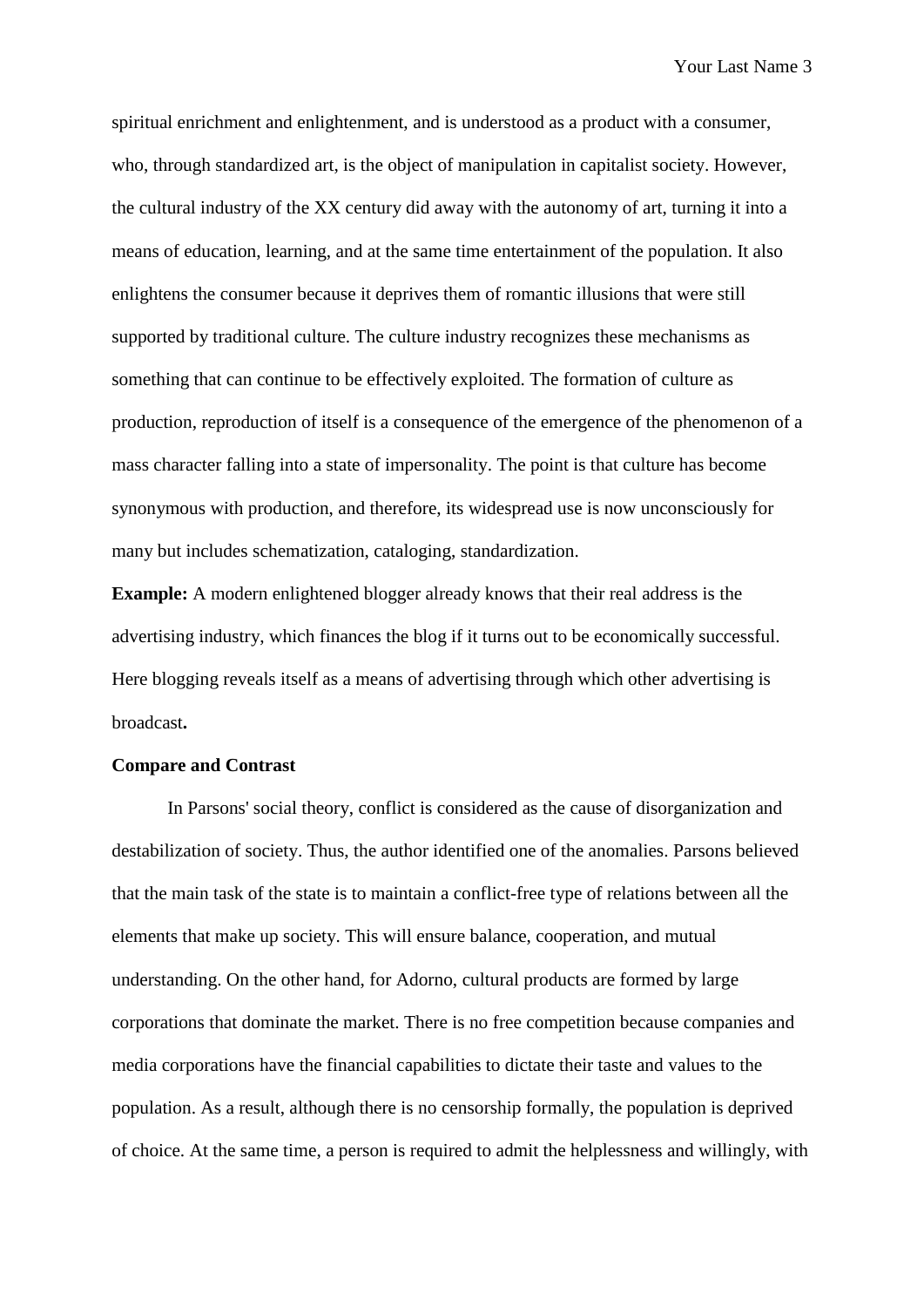a smile, agree with it and lower expectations to the level of the real capabilities.

**Set B**

**QUOTE 1:** "When the institutional system is regarded as the barrier to the satisfaction of legitimized goals, the stage is set for rebellion as an adaptive response. To pass into organized political action, allegiance must not only be withdrawn from the prevailing social structure but must be transferred to new groups possessed of a new myth. The dual function of the myth is to locate the source of large-scale frustrations in the social structure and to portray an alternative structure which would not, presumably, give rise to frustration of the deserving. It is a charter for action" [Merton, "Social Structure and Anomie" (1968), in A & E, 2021, 4th edition, p. 392].

**Theoretical orientation:** Rebellion, like retreatism, is associated with the simultaneous denial of socially recognized goals and means. However, at the same time, it causes the formation of new, socially recognized means and purposes. On the basis of the rebellion, a new ideology is formed (it can be revolutionary), which creates new set of ideas. For example, the system of socialist property, which expels private owners and is considered by the rebels to be more legitimate than the previously existing objects and points. The rebel does not recognize social goals and replaces them with their own and the means. For example, instead of economic benefits, a person may seek to destroy an unfair social system through violence.

This type of adaptation takes people outside of the surrounding social structure and encourages them to create a new, that is, a highly modified social structure. It is worth noting that this implies alienation from the overall purposes and standards. The latter are beginning to be considered purely arbitrary, and their claim to the legitimacy and commitment of individuals is untenable since both aims and standards could well be different. In our society, the organized resistance movement seeks to introduce a social structure with highly modified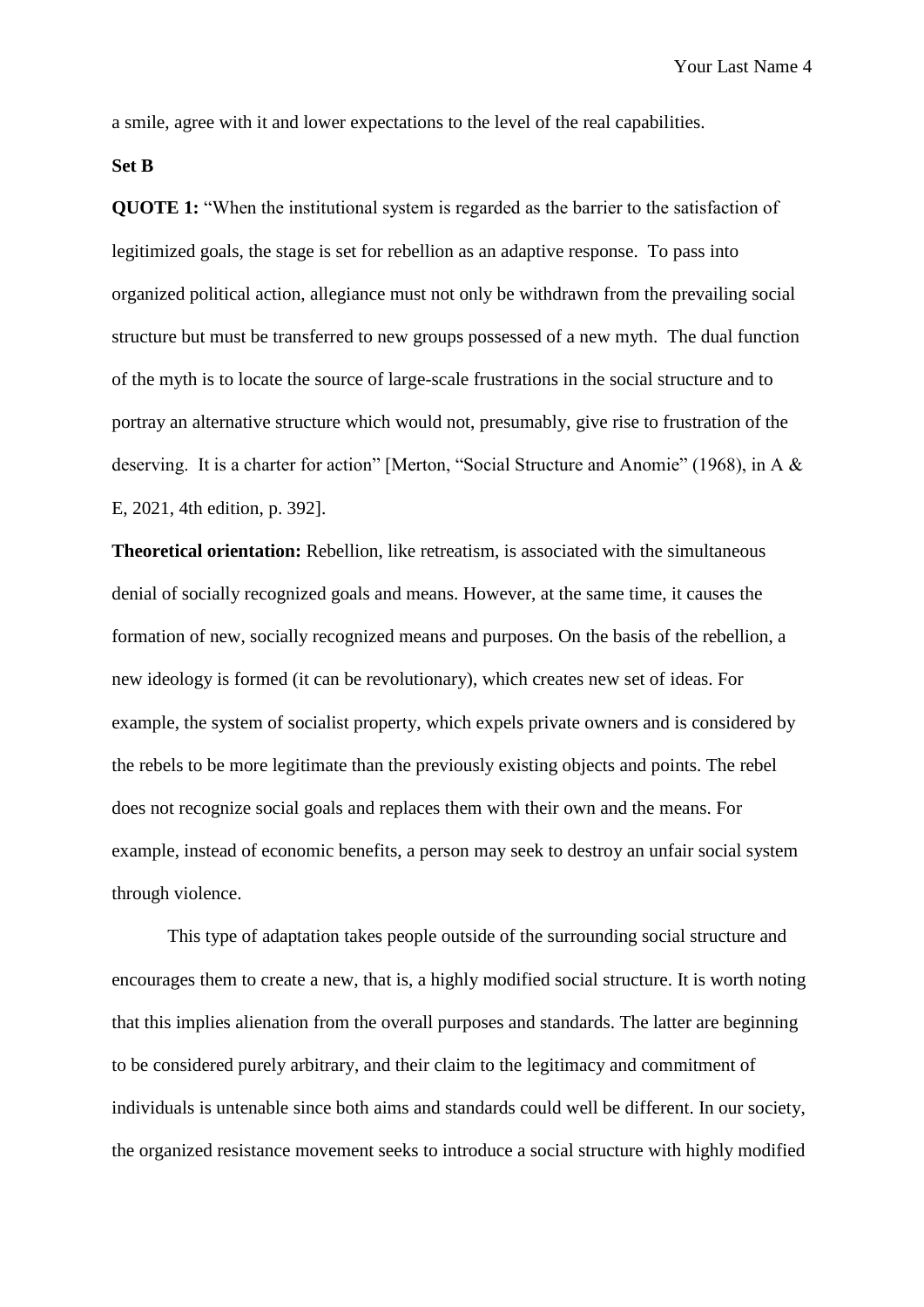cultural norms of success and a closer correspondence between merit and reward.

**Example:** The most apparent life example of this process is adolescent rebellion against parental order and control. While the functioning of the adolescent is closely related to the maintenance of the dominant structure, he or she is forced to seek resources to acquire independence. While parents promote the values of well-being and contribution to the future for the teenager, offsprings construct for themselves a different value system, which becomes the basis for their separate life.

**QUOTE 2:** "The means of mass transportation and communication, the commodities of lodging, food, and clothing, the irresistible output of the entertainment and information industry carry with them prescribed attitudes and habits, certain intellectual and emotional reactions which bind the consumers more or less pleasantly to the producers, and through the latter, to the whole. The products indoctrinate and manipulate; they promote a false consciousness which is immune against its falsehood. And as these beneficial products become available to more individuals in more social classes, the indoctrination they carry ceases to be publicity; it becomes a way of life. It is a good way of life—much better than before—and as a good way of life, it militates against qualitative change. Thus emerges a pattern of one-dimensional thought and behavior…" [Marcuse, One-Dimensional Man (1964), in A & E, p. 427].

**Theoretical orientation:** A developed industrial civilization is a kingdom of comfortable, peaceful, moderate, democratic unfreedom, which testifies to technological progress. The central conflict of a one-dimensional society is the dissolution of contradictions between labor and capital, the proletariat and the bourgeoisie, in the substrate of total technologization and rationalization. They led to a convergence of the positions of these classes in the field of satisfaction of basic human needs. Technology blurs the boundaries between advanced and backward countries, capitalist and communist societies. All this provides individuals who fit